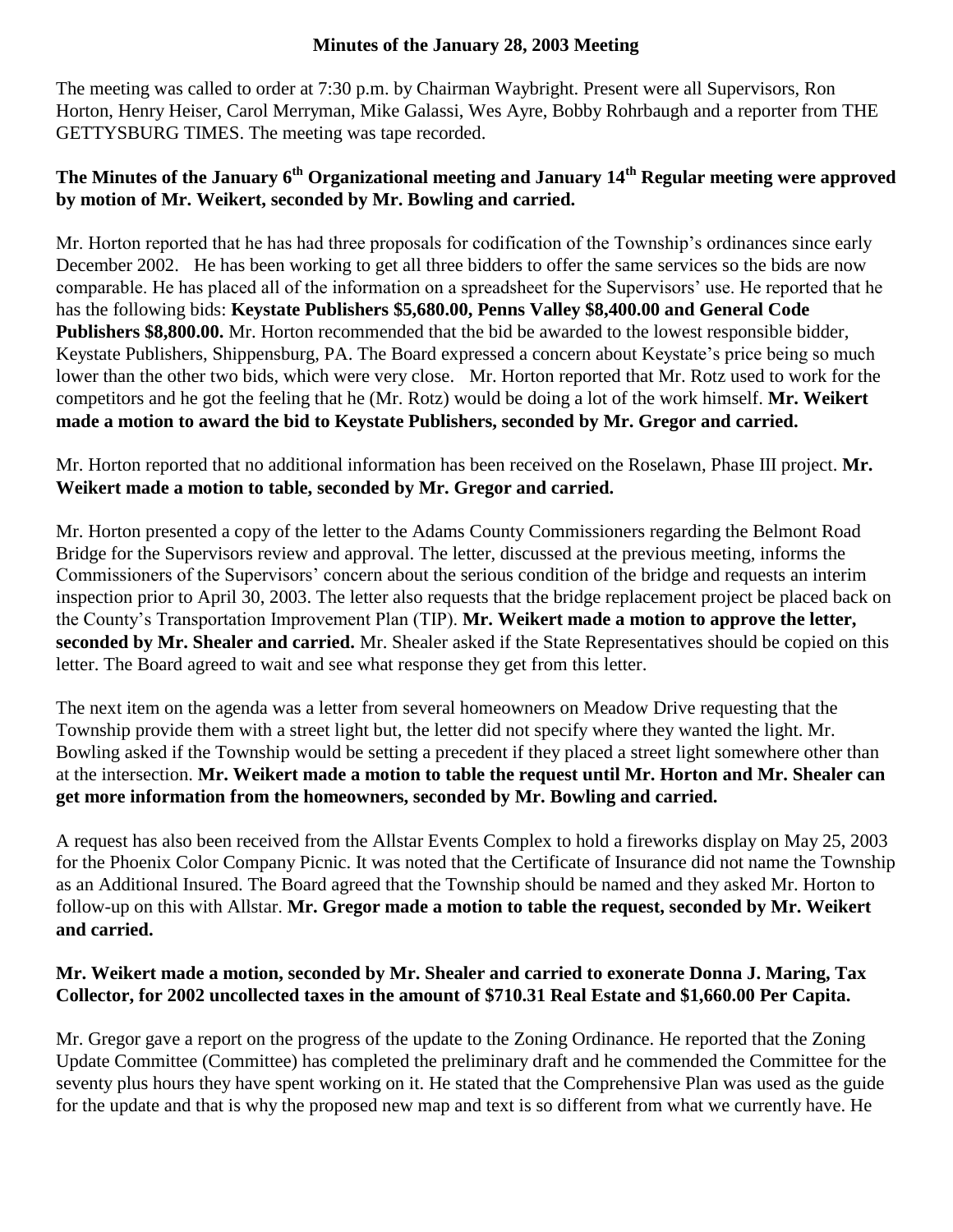added that the Municipalities Planning Code requires that the Township hold a public hearing prior to adoption of the update. The Committee would like to hold a public informational meeting to take comments prior to that hearing. The proposed schedule would be to advertise, on Friday, January 31 and February 7, that the draft document and map will be available for review on Monday, February 3 at the Township Building during regular business hours. There will also be two evenings, February 5 and February 19, that the document and map will be available from 6:00 p.m. to 8:00 p.m. At the end of the  $30 +/-$  day review period, the public information meeting will be held on March 6, 2003 at 7:00 p.m. The committee will then need a period of time to make adjustments and then the public hearing will be scheduled. The adoption would not take place until after the hearing. Mr. Weikert asked when the Supervisors are to make their comments. Mr. Gregor stated that he feels that the committee would like to have the Supervisors' comments at the public informational meeting. Mr. Heiser stated that the informational meeting is an extra step and he doesn't feel that the Supervisors need to support the document until the time for the public hearing. Mr. Bowling asked for a copy of the draft to take home and analyze. The Board agreed that each Supervisor should get a copy, but the drafts for public review must remain in the building. **Mr. Gregor made a motion to advertise for a public informational meeting to be held on March 6, 2003 to review the update of the Zoning Ordinance and to include dates and times that the draft document and map will be available for public review at the Township Building, seconded by Mr. Shealer and carried.**

The Manager/Engineer's report was reviewed. Mr. Horton reported that he was meeting with the EPA tomorrow regarding the Westinghouse site. Mr. Weikert asked about the status of the Foundry. Mr. Horton reported that he thought the remediation was not going to take place until next Spring, but he will contact DEP to see where they are with the process.

The Zoning Officer's report was reviewed. Mr. Weikert stated Mr. Bower is asking for Attorney Heiser's help on the Delaney situation with the vehicles on his property. Mr. Heiser reported that Mr. Bower instituted a second proceeding against Mr. Delaney. Mr. Heiser feels that a judgement was entered against Mr. Delaney as a result of the second proceeding, but he will check with Magistrate Carr. It is possible that a third proceeding will be needed to establish daily fines for his noncompliance.

The Assistant Secretary's report was reviewed.

Mr. Shealer reported that there are some unused items in the Maintenance Department that he would like to see sold. He contacted Dave Redding, Redding's Auction and he would incorporate the items into a farm sale at an appropriate time. Mr. Weikert asked Mr. Shealer to circulate a list of the items through the Supervisors' mailboxes before this decision is made. Mr. Bowling asked what Mr. Redding's commission would be. Mr. Shealer stated that he believed it was 14% or possibly less. Mr. Bowling also asked Mr. Shealer if he checked with anyone else. Mr. Shealer stated that he did not since Redding's is in the Township. Mr. Weikert stated that he agreed with using a township resident, if possible. Mr. Shealer also reported that they are re-stocked with de-icing salt.

Mr. Bowling expressed his concern about the overage in the Police Department budget for 2002 and he requested that the Board look into it. Mr. Horton reported that he has provided a year-end budget memo for the Board, but not everyone has seen it yet.

The bills were paid. Expenditures for this meeting totaled \$12,141.46 from the General Fund.

There being no further business, the meeting was adjourned at 8:50 p.m. by motion of Mr. Shealer, seconded by Mr. Gregor and carried.

\_\_\_\_\_\_\_\_\_\_\_\_\_\_\_\_\_\_\_\_\_\_\_\_\_\_\_\_\_